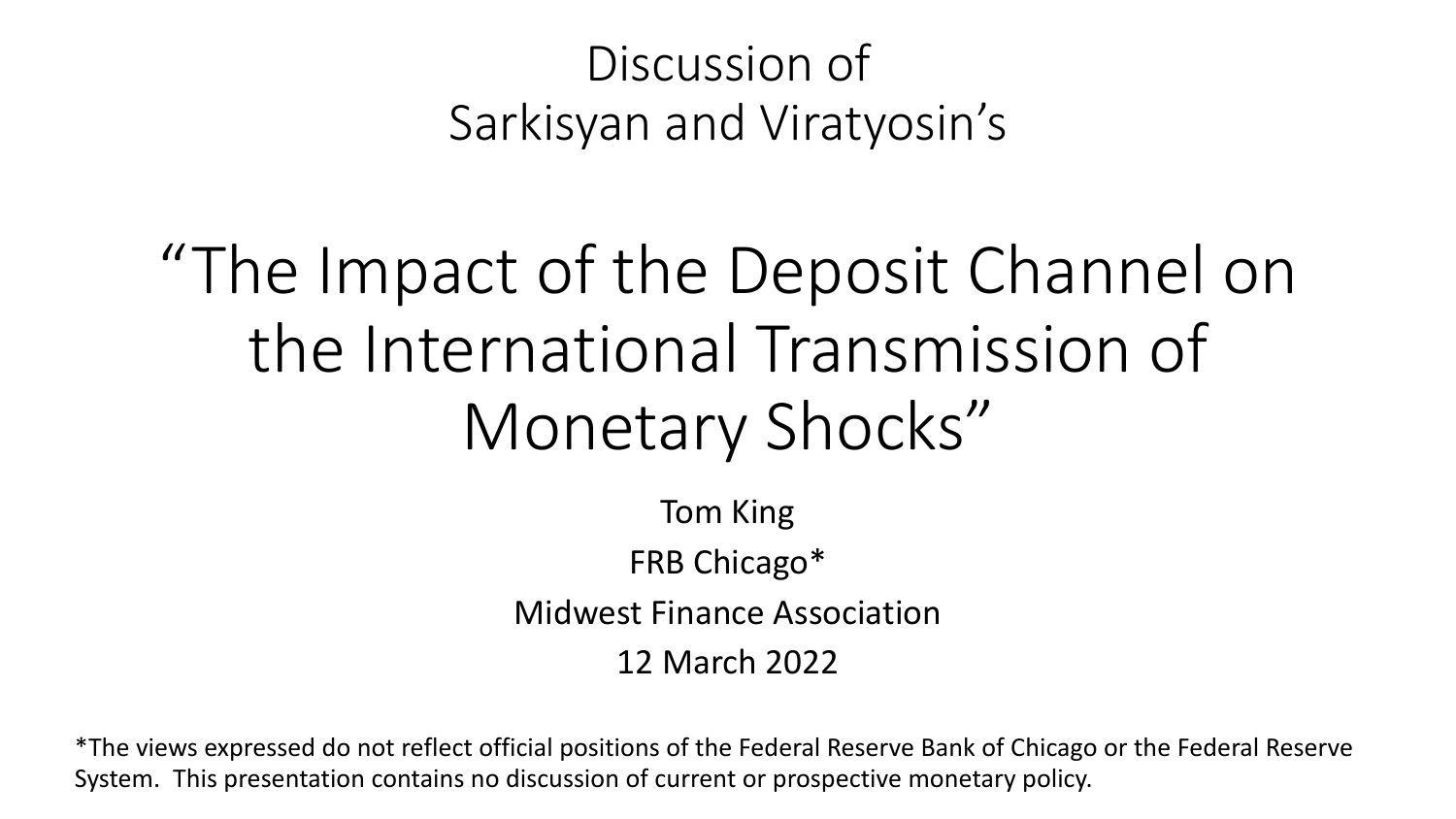### Summary

- How do global banks matter for the "deposit channel" of monetary policy?
	- Availability of foreign funds may dampen the domestic effects
	- But this same mechanism may transmit the shocks to foreign economies
- Authors test these hypotheses in a sample of global banks.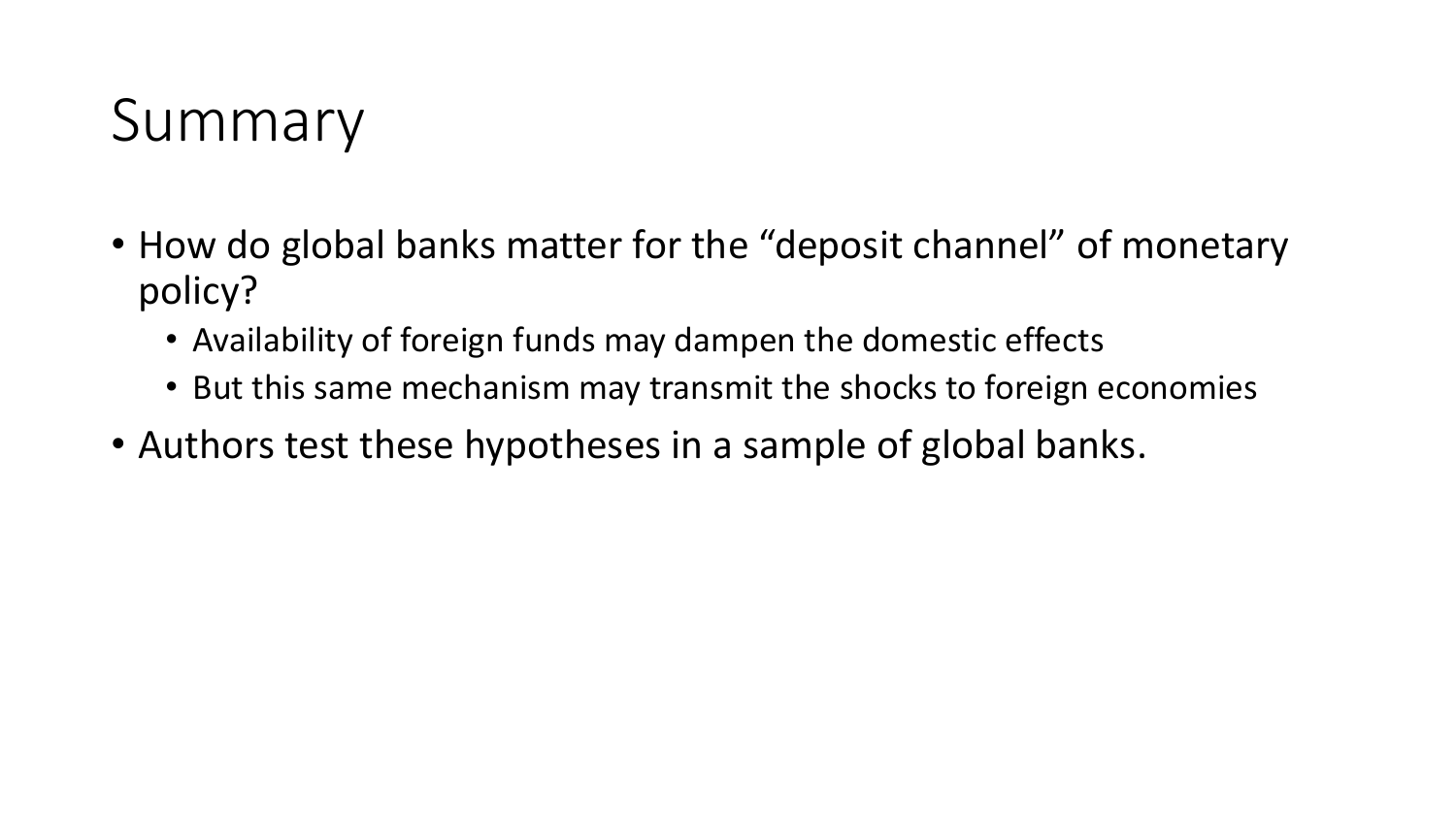### Discussion outline

- Quick summary of theory and empirical setup
- Comments:
	- Several things about the call report data
	- Miscellaneous points/suggestions
	- Broader question about "market power" in deposits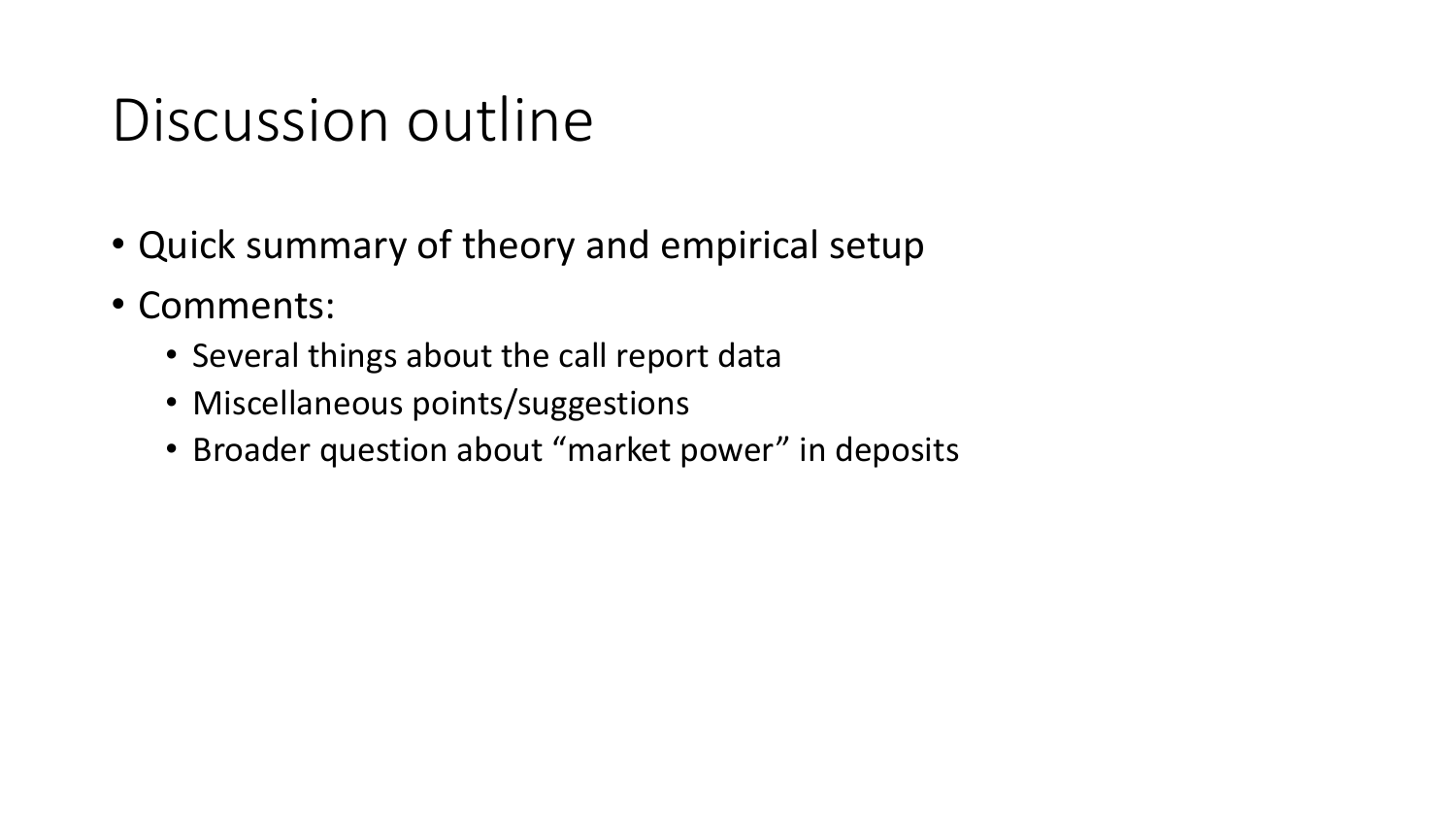# Theory

- Straightforward extension of Drechsler, Savov, & Schnabel (2017).
	- Banks have local market power -> monetary shocks do not fully transmit to deposit rates.
	- Depositors withdraw when rates rise -> lending falls.
	- In authors' model, availability of global funds offsets some of this.
	- Predictions:
		- Global banks should transfer funds following policy shock
		- Domestic lending should fall less for these banks
		- But foreign lending should fall instead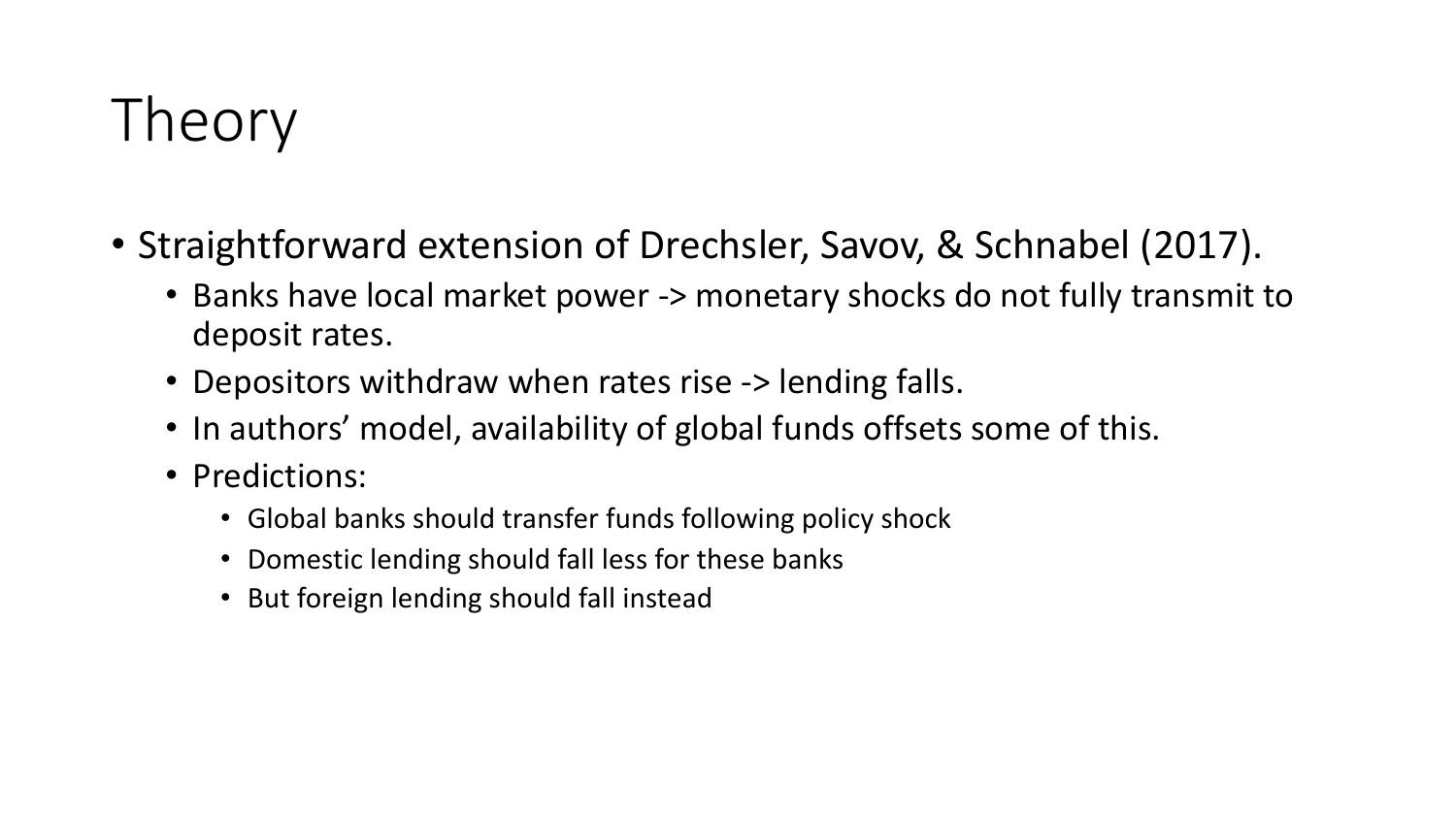## Empirical tests

- Instrument deposit rates and flows with surprises in FFF.
	- Tighter policy causes spreads to widen, deposits to flow out, and lending to decline.
	- These effects are smaller at "global" banks.
		- CRA data confirm smaller decline in loan originations
	- Global banks also see transfers from foreign offices.
	- Global banks also reduce their foreign lending.
	- Branch-level analysis shows most effects are stronger for banks with high HHIs.

• All of this appears consistent with the theory.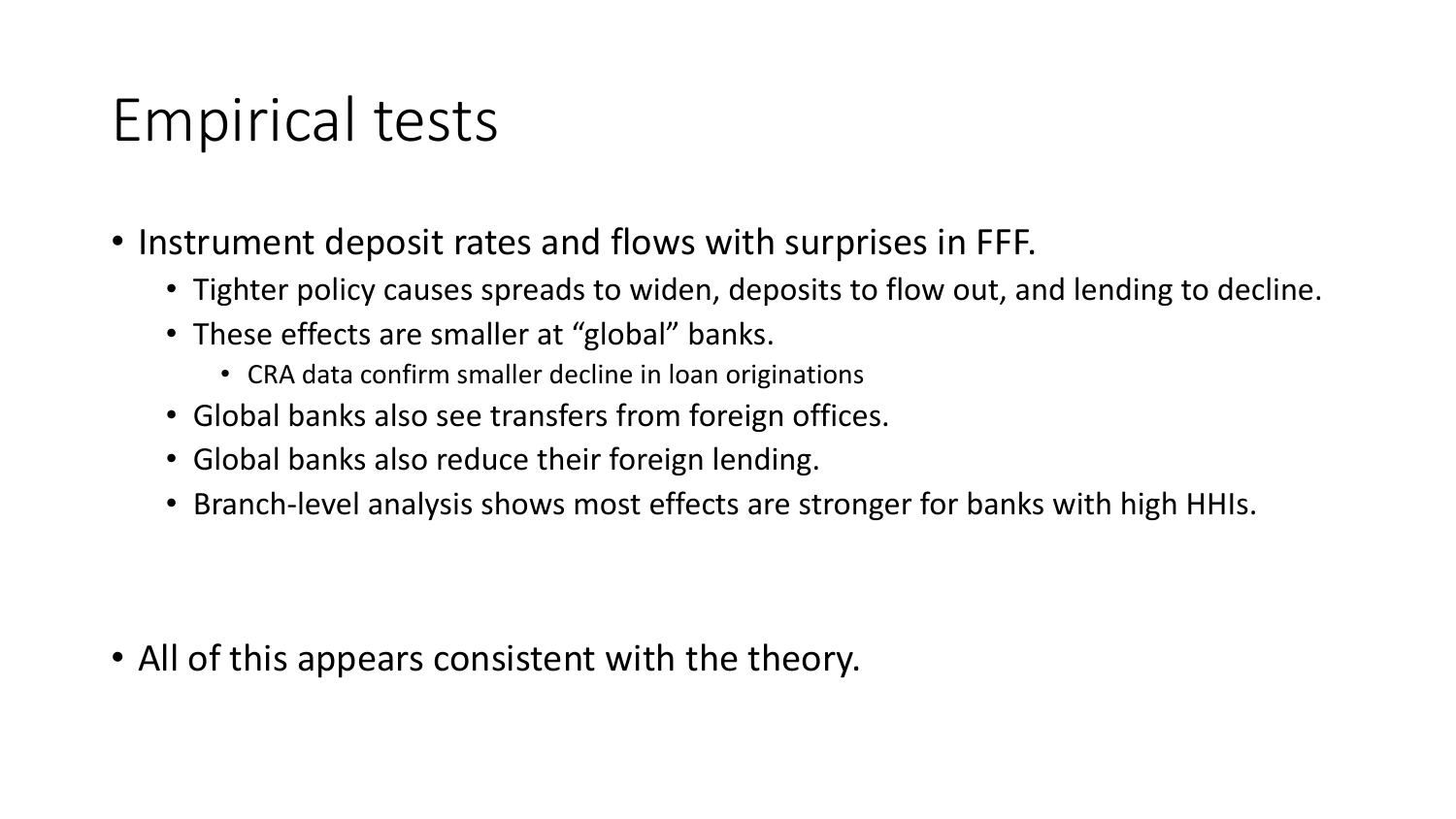### Data questions 1

- Main data are from call reports at the bank (not BHC) level.
- "Global" banks are identified as those that report non-zero "net due to/from" foreign offices.
	- Easier way to identify foreign activity Banks without foreign offices file FFIEC 041; those with foreign offices file FFIEC 031.
- But measuring global presence using only domestically chartered bank subsidiaries seems odd.
	- Most big, global banks would separate operations as different subs in a holding company.
	- Unusual to have substantial foreign activity in domestic subsidiaries.
	- Also, includes banks with offices in Puerto Rico and other U.S. territories not what the authors want.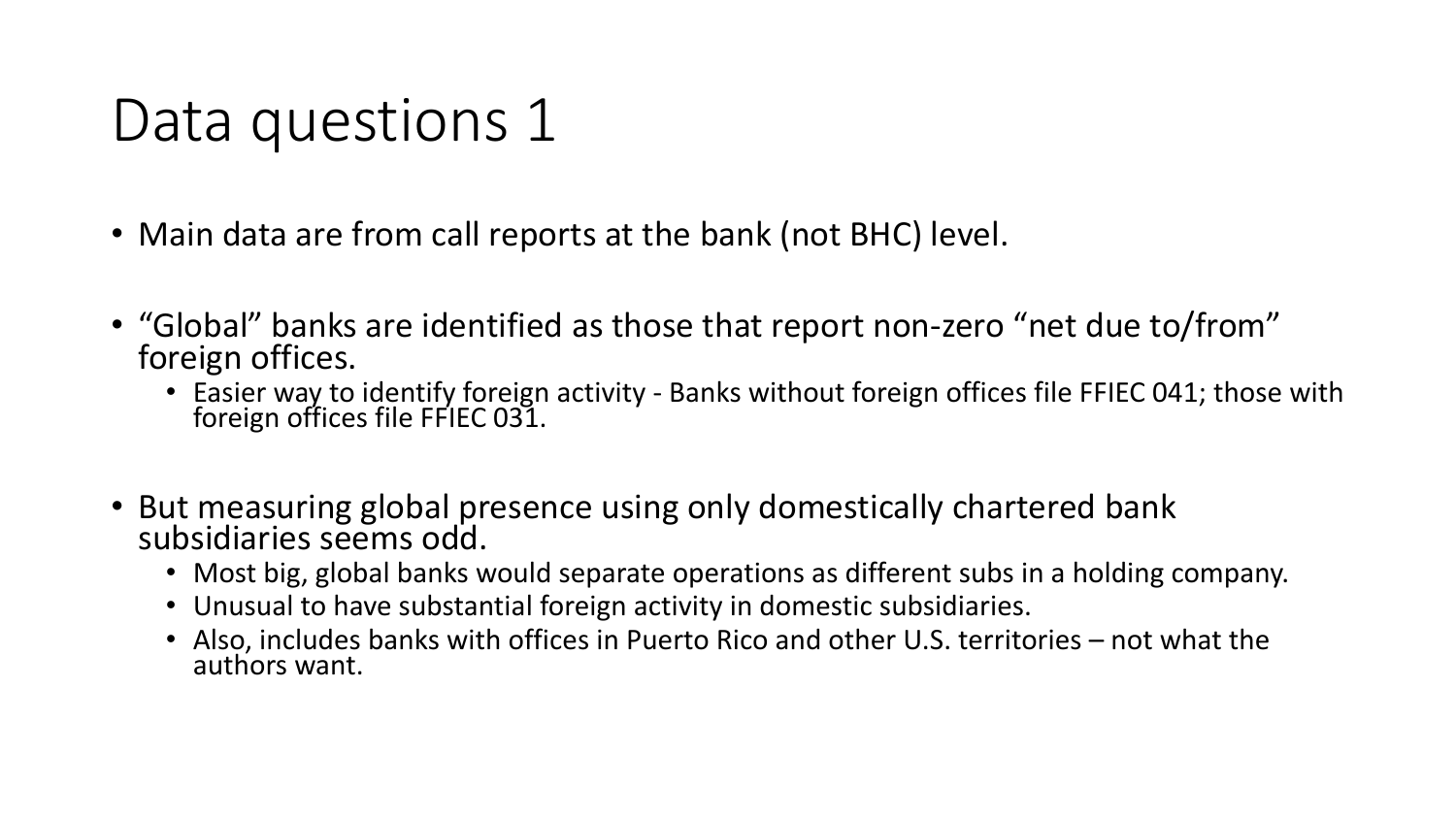### Data questions 2

- "Transfers" from foreign offices are measured by net due to/from.
	- But this excludes transfers from affiliates and those down-streamed from the holding company.
	- These seem like potentially more important ways of reallocating liquidity.
- "Foreign loans" are measured as loans to foreign entities by the domestic bank sub.
	- This must be a very small portion of international lending activity.
	- Indeed, the average value in the sample is \$50 million.

Bottom line – *wouldn't it be better to use BHC data*?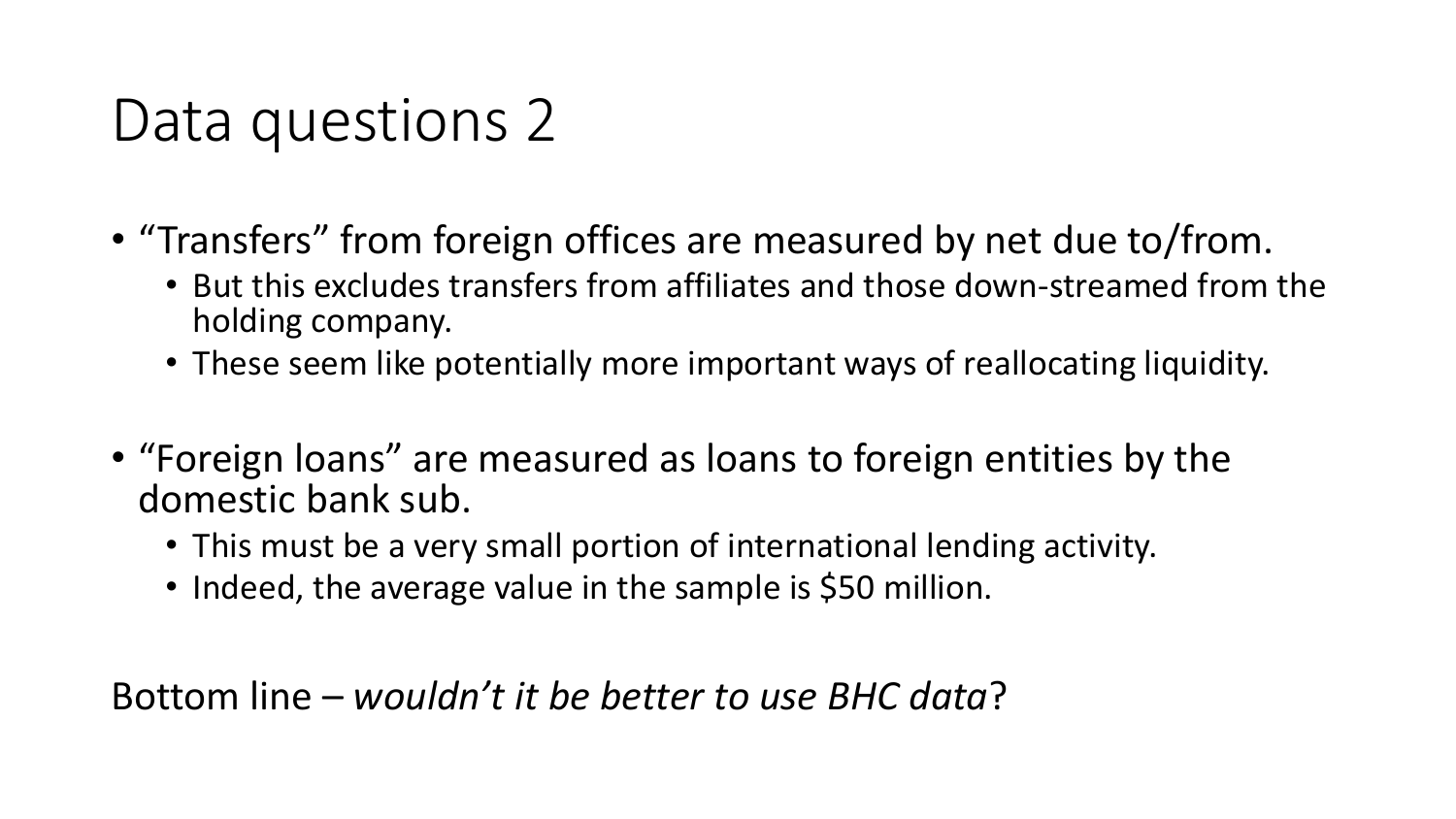### 4 Miscellaneous points

- 1. It is hard to get around the size effect.
	- All global banks are large banks and vice versa.
	- These operate in different markets from small banks, and have different degrees of market power.
	- Using data on *degree* of international presence across large banks might help.
- 2. Authors attribute foreign transfers to deposit outflows
	- Alternative story: banks reallocate liquidity to markets where they can earn the highest return.
- 3. Would be useful to break down by deposit flows by type (insured, brokered, etc.) and by counterparty (individuals, firms, etc.).
- 4. Call report also allows you to calculate deposit rates on deposits at foreign branches. If the theory is right, these should respond.